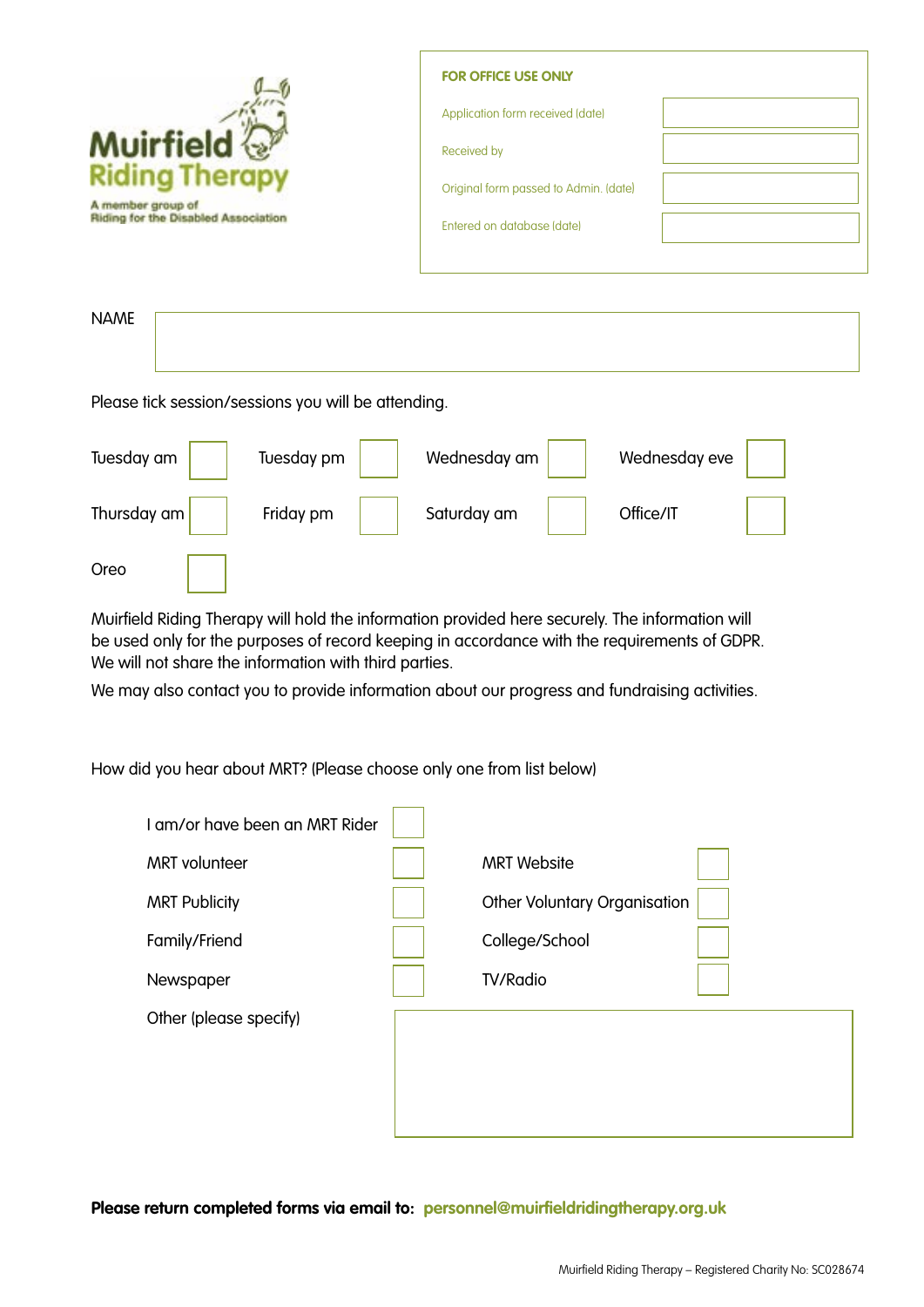# **VOLUNTEER APPLICATION FORM**

**Please make sure you fill in this form clearly, using BLOCK CAPITALS, and return it to the RDA Group address below**

| This section must be completed by the RDA Group, before the form is given to the volunteer        |                                                                                                                                                              |  |
|---------------------------------------------------------------------------------------------------|--------------------------------------------------------------------------------------------------------------------------------------------------------------|--|
| <b>GROUP NAME</b>                                                                                 | <b>Muirfield Riding Therapy</b>                                                                                                                              |  |
| <b>CHARITY NUMBER</b>                                                                             | <b>SC 028674</b>                                                                                                                                             |  |
| <b>GROUP CONTACT NAME</b>                                                                         | <b>Michelle Sutton</b>                                                                                                                                       |  |
| <b>CONTACT ADDRESS TO WHICH THE</b><br><b>COMPLETED APPLICATION FORM</b><br><b>SHOULD BE SENT</b> | Indoor Arena, West Fenton, North Berwick, EH39 5AL<br>Where possible: please return completed forms via<br>email to: personnel@muirfieldridingtherapy.org.uk |  |
| <b>CONTACT EMAIL ADDRESS</b>                                                                      | personnel@muirfieldridingtherapy.org.uk                                                                                                                      |  |
| <b>CONTACT TELEPHONE NUMBER</b>                                                                   | 01620 842502                                                                                                                                                 |  |
|                                                                                                   |                                                                                                                                                              |  |



All information provided on this form will remain strictly confidential, for use by relevant RDA personnel only, in compliance with the statutory requirements of the Data Protection Act 2018. It will be used to help us to understand any specific needs you may have and to support you. We will also use this information to contact you in relation to your activities with RDA - this may include sending you important information about your involvement in your RDA Group, or any other activities you may take part in within RDA.

### **PART 1 – YOUR DETAILS** (details of the volunteer) Please make sure you fill in this form clearly, using BLOCK CAPITALS

| <b>First Name/s:</b>                                                             | <b>Last Name:</b>                                    |  |  |
|----------------------------------------------------------------------------------|------------------------------------------------------|--|--|
|                                                                                  | What name/ nickname do you like to be known by?:     |  |  |
| <b>Preferred Pronouns?:</b>                                                      |                                                      |  |  |
| <b>Date of Birth:</b>                                                            |                                                      |  |  |
| Sex:                                                                             | M / F / lidentify in another way / Prefer not to say |  |  |
| If you are not fluent in English, which language/s do you use on a daily basis?: |                                                      |  |  |
| <b>Address:</b>                                                                  |                                                      |  |  |
|                                                                                  |                                                      |  |  |
| Postcode:                                                                        |                                                      |  |  |
| <b>Telephone Number:</b>                                                         |                                                      |  |  |
| <b>Mobile Number:</b>                                                            |                                                      |  |  |
| <b>Email Address:</b>                                                            |                                                      |  |  |
|                                                                                  |                                                      |  |  |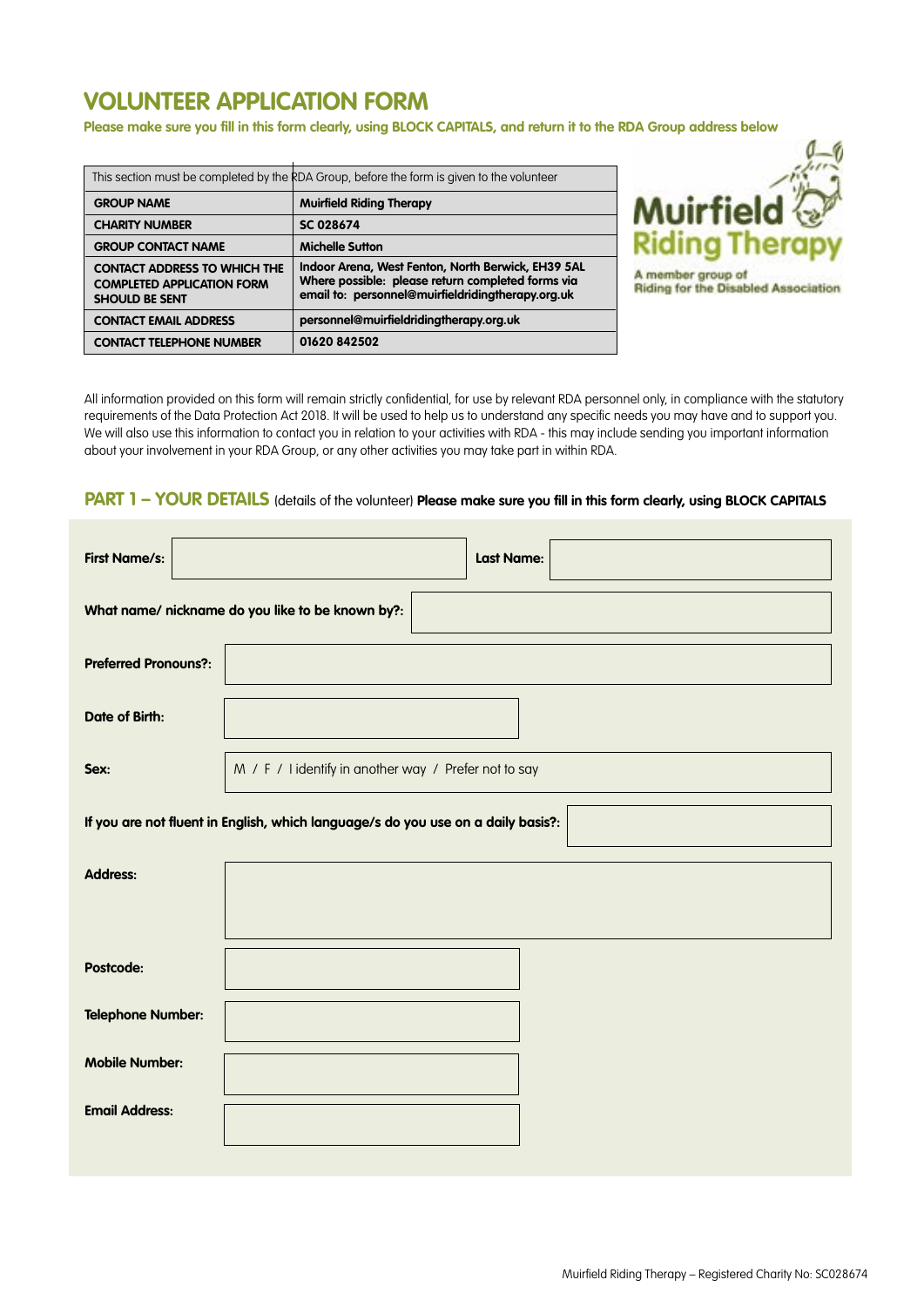

### **2 SPECIFIC INFORMATION ABOUT YOU**

The information in this section will be used to help us learn a little more about you, understand your needs, and ensure we are able to place you in a suitable volunteering role at the group.

**Please tell us if you have any previous experience with equines.** 

**Please tell us about any experience volunteering/working with people with disabilities.**  (Physical disabilities, learning disabilities, Autism)

**Please tell us about any other skills and professional qualifications you may have which may help us.** 

**Is there any information that we may need to consider when placing you as a volunteer to ensure you have a positive experience?** (Medical conditions, impairments, specific needs, accessibility requirements, allergies, etc.)

### **3 EMERGENCY CONTACT DETAILS**

If you become a volunteer with us it's important we know who to contact in case you are injured or become ill while volunteering.

| <b>Full Name</b>           |                                                                                                                         |
|----------------------------|-------------------------------------------------------------------------------------------------------------------------|
| <b>Relationship to you</b> |                                                                                                                         |
| <b>Telephone Number</b>    |                                                                                                                         |
|                            | By ticking this box I confirm I have consent of the individual listed above to be contacted in the case of an emergency |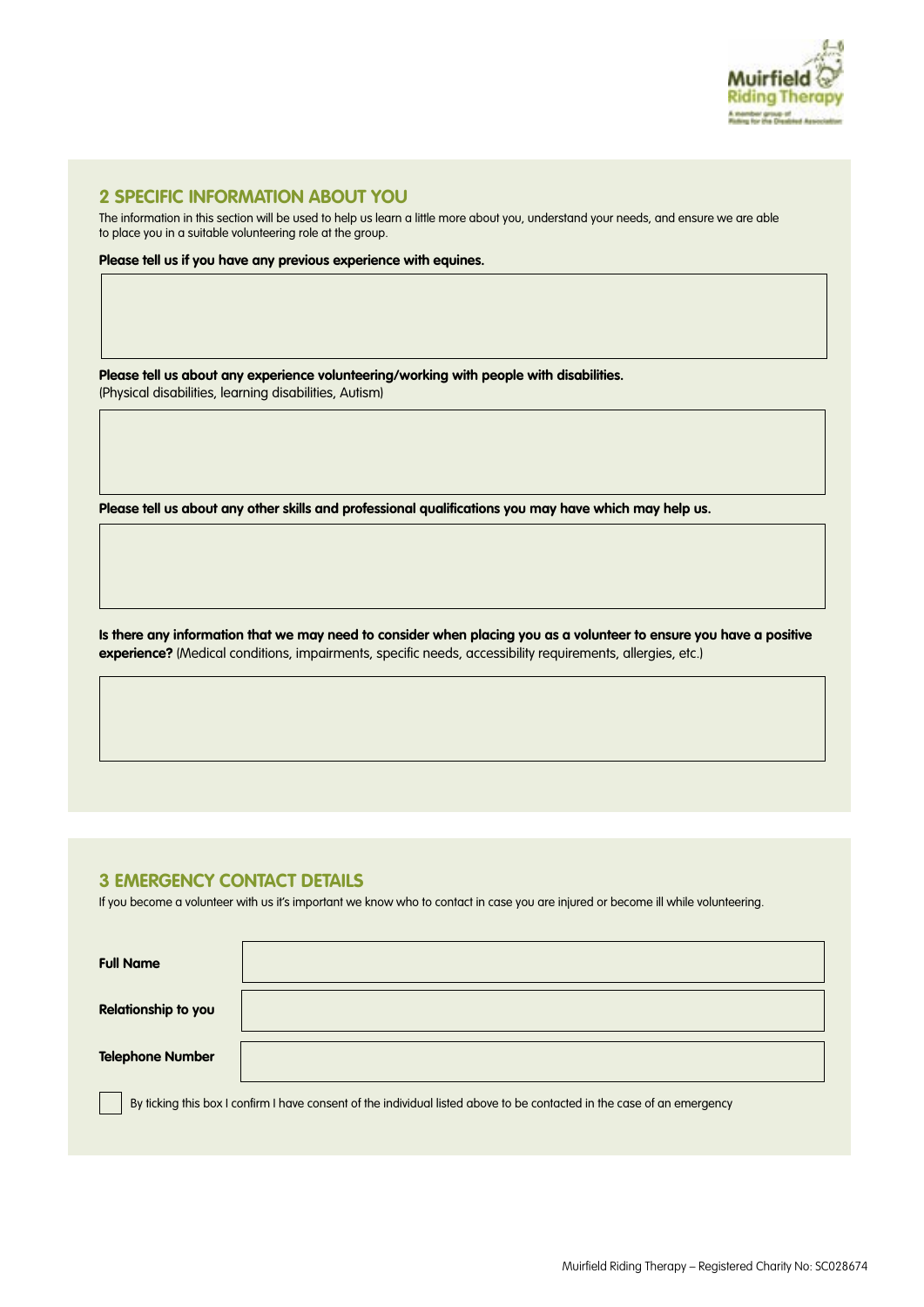

### **4 REFERENCES**

We request all volunteers provide two references to support their application. These people should not be related to you and should be someone you know in a professional capacity where possible.

It is our policy to take up all references.

| <b>Full Name</b> | <b>Full Name</b> |
|------------------|------------------|
| <b>Address</b>   | <b>Address</b>   |
| <b>Email</b>     | <b>Email</b>     |
| Phone            | Phone            |

### **5 DECLARATION**

- I wish to apply to join an RDA Group as a volunteer, and confirm that all details given on this form are true and accurate, to the best of my knowledge.
- I confirm that I will notify RDA immediately if any of the details or information provided on this form should change in any way.
- I recognise that this activity involves risk, and that I, the volunteer, must take all reasonable precautions and follow all advice properly given, at all times.
- I confirm that I will adhere to the RDA Codes of Conduct.
- I understand that horses and ponies, by nature, are unpredictable and as such they may react to a situation or to the local environment in such a way that the volunteer may be knocked by accident. In the absence of any negligence on the part of the RDA Group or RDA UK, I fully understand and accept that no liability will attach to either party.
- I consent to an enhanced disclosure check being made (if applicable), will abide by the group's policies and procedures and confirm that the information provided on this form is correct. I accept that failure to disclose information or subsequent failure to conform to the group's Safeguarding Policies & Procedures may result in possible disciplinary action.

 Candidates are required to disclose any unspent convictions or cautions and any spent convictions for offences included in Schedule A1, 'Offences which must always be disclosed' of the Rehabilitation of Offenders Act (Exclusions and Exceptions) (Scotland) Amendment Order 2105. Candidates are not required to disclose spent convictions for offences included in Schedule B1, 'Offences which are to be disclosed subject to rules' until such time as they are included in a higher level disclosure issued by Disclosure Scotland.

As part of the checking procedures, you are advised that the Group reserves the right to make reference to the Local Authority Social Services Department and Police Records to verify information given on this form, when it is submitted or at any time in the future. NB: It is the duty of all Group personnel, Coaches and Volunteers to report any conviction involving children.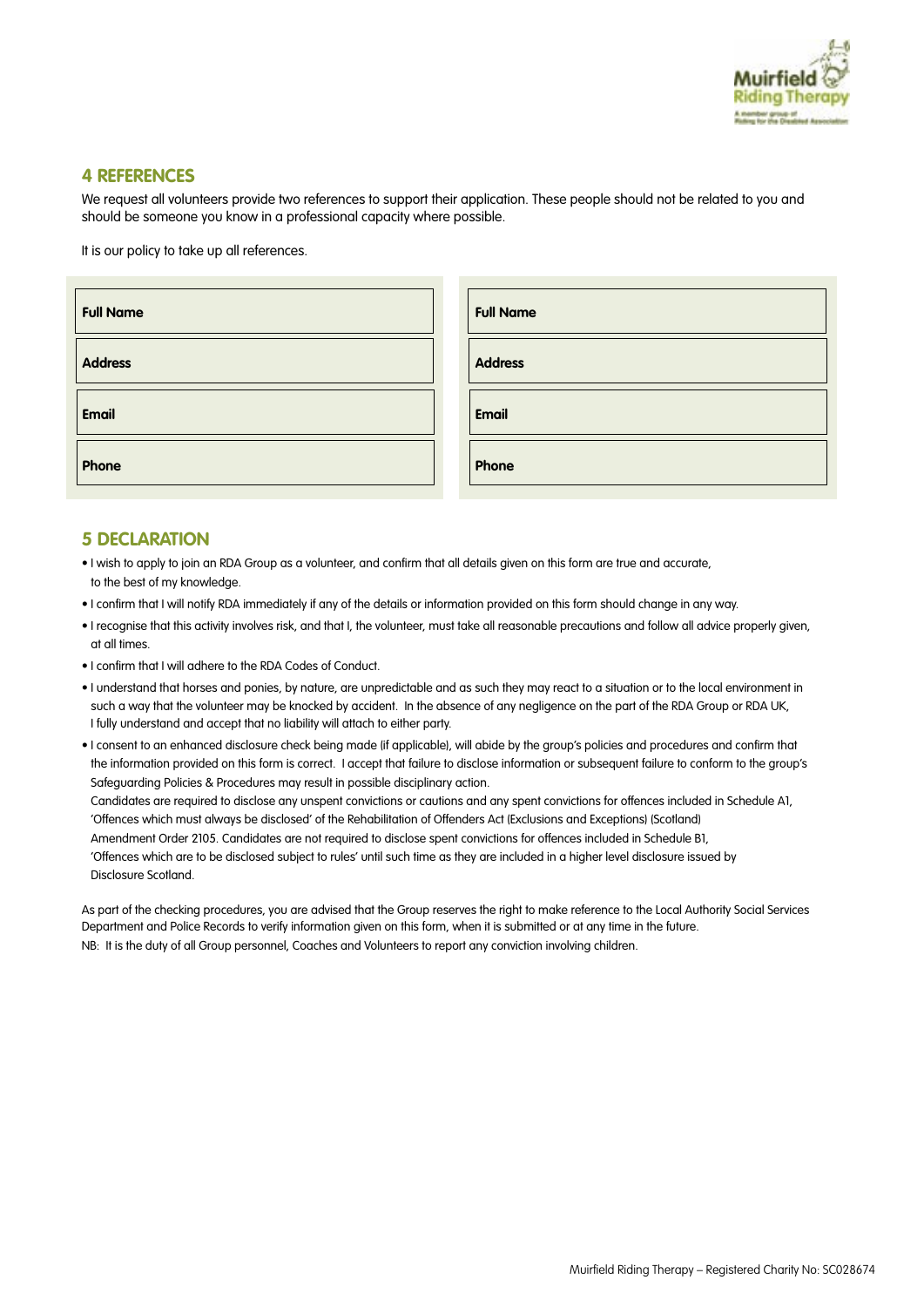

**YES NO**

### **PHOTOGRAPHS/ VIDEOS**

I give my consent to photographs or videos of me being taken during RDA activities for training and/or publicity (including, but not limited to, websites, social media, newsletters and marketing materials for the RDA Group and RDA UK).

I give this consent understanding that these images will not be given to a third party without my explicit consent.

| <b>Signature</b> |  |
|------------------|--|
|                  |  |
| <b>Date</b>      |  |

**VOLUNTEER / PARENT / GUARDIAN / CARER (please delete as appropriate)**

#### **If you are under 18 this form must also be signed by a parent or guardian.**

| <b>Name</b>                      |  |
|----------------------------------|--|
| <b>Relationship to volunteer</b> |  |
| <b>Address</b>                   |  |
|                                  |  |
| Postcode                         |  |
| <b>Telephone</b>                 |  |
| <b>Mobile</b>                    |  |

**The information provided on this form will only be used for the purposes stated above in relation to RDA volunteering activities.**

| <b>RDA Group Use:</b>                                       | <b>Date Application Received:</b> |
|-------------------------------------------------------------|-----------------------------------|
| Is application approved or declined? (delete as applicable) | APPROVED / DECLINED               |
| APPLICATION REVIEW DATE (At least every 3 years):           |                                   |
|                                                             |                                   |
|                                                             |                                   |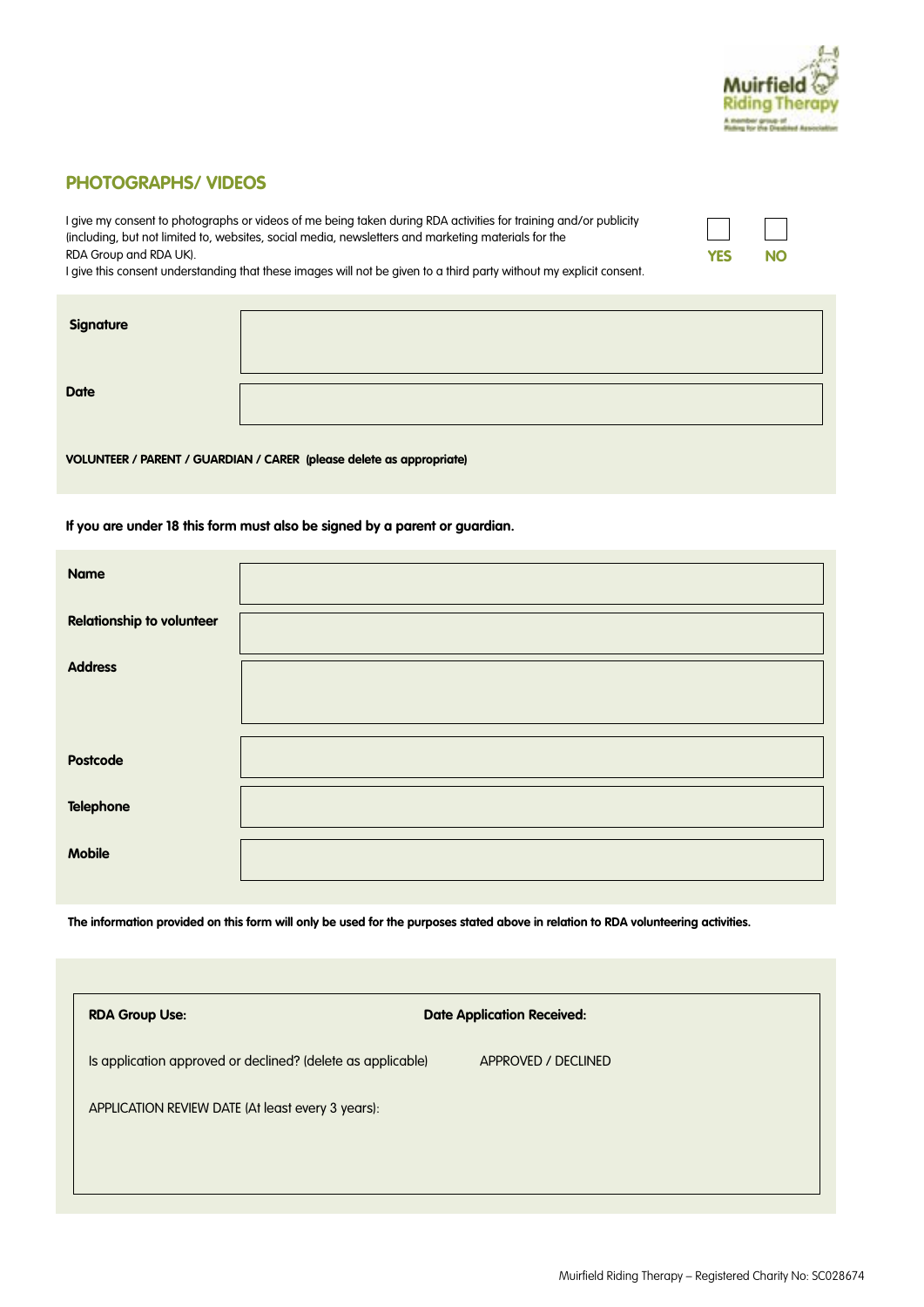# **Use of Images Consent Form Volunteers**



Muirfield Riding Therapy would like to confirm your consent for us to take and use images of **you, your child(ren)**  or **vulnerable adult(s)** in your care whilst attending Muirfield Riding Therapy for the purposes of publicising the Charity and its organised events and activities.

Please complete the information below and confirm your consent.

You can grant consent to any or all of the purposes listed (please tick each box for which you grant consent). You can withdraw or change your consent at any time by contacting Muirfield Riding Therapy.

### **Use of Images of you – your consent**

 **Your signature** 

 **Date** 

| <u>USE UI IIIIUYES UI YUU – YUUI LUIISEIII</u>                                                                                                                                                                                                                                                                                            |
|-------------------------------------------------------------------------------------------------------------------------------------------------------------------------------------------------------------------------------------------------------------------------------------------------------------------------------------------|
| I am an adult (18 years or over) and give Muirfield Riding Therapy consent to use images/video of me<br>in the following ways; Muirfield Riding Therapy can:<br>I am the parent of guardian of someone who is under 18 years old and give Muirfield Riding Therapy<br>0r<br>consent to use of images/video of them in the following ways; |
| use images/video on their Facebook and Twitter pages                                                                                                                                                                                                                                                                                      |
| upload images on to the Muirfield Riding Therapy Website                                                                                                                                                                                                                                                                                  |
| use the images in its Welcome pack/Volunteer Handbook                                                                                                                                                                                                                                                                                     |
| use images in its advertising of the Charity, and its events/activities                                                                                                                                                                                                                                                                   |
| Muirfield Riding Therapy can use images in its Press Releases/Media Publicity articles                                                                                                                                                                                                                                                    |
| Muirfield Riding Therapy can use my:                                                                                                                                                                                                                                                                                                      |
| Full name                                                                                                                                                                                                                                                                                                                                 |
| First name only                                                                                                                                                                                                                                                                                                                           |
| Muirfield Riding Therapy can use my:                                                                                                                                                                                                                                                                                                      |
| Town/City of residence                                                                                                                                                                                                                                                                                                                    |
| County of residence                                                                                                                                                                                                                                                                                                                       |
| Country of residence                                                                                                                                                                                                                                                                                                                      |
| Where applicable, Muirfield Riding Therapy can state my,                                                                                                                                                                                                                                                                                  |
| Age. Please state age at present: _____________ (MRT will not state ages for anyone under the age of 18)                                                                                                                                                                                                                                  |
| That I am an adult, over 18 years of age                                                                                                                                                                                                                                                                                                  |
|                                                                                                                                                                                                                                                                                                                                           |
|                                                                                                                                                                                                                                                                                                                                           |
| By signing this form, I confirm that I am 18 years of age or older, or are signing as the parent/guardian<br>of someone who is under 18 years old.                                                                                                                                                                                        |
|                                                                                                                                                                                                                                                                                                                                           |
|                                                                                                                                                                                                                                                                                                                                           |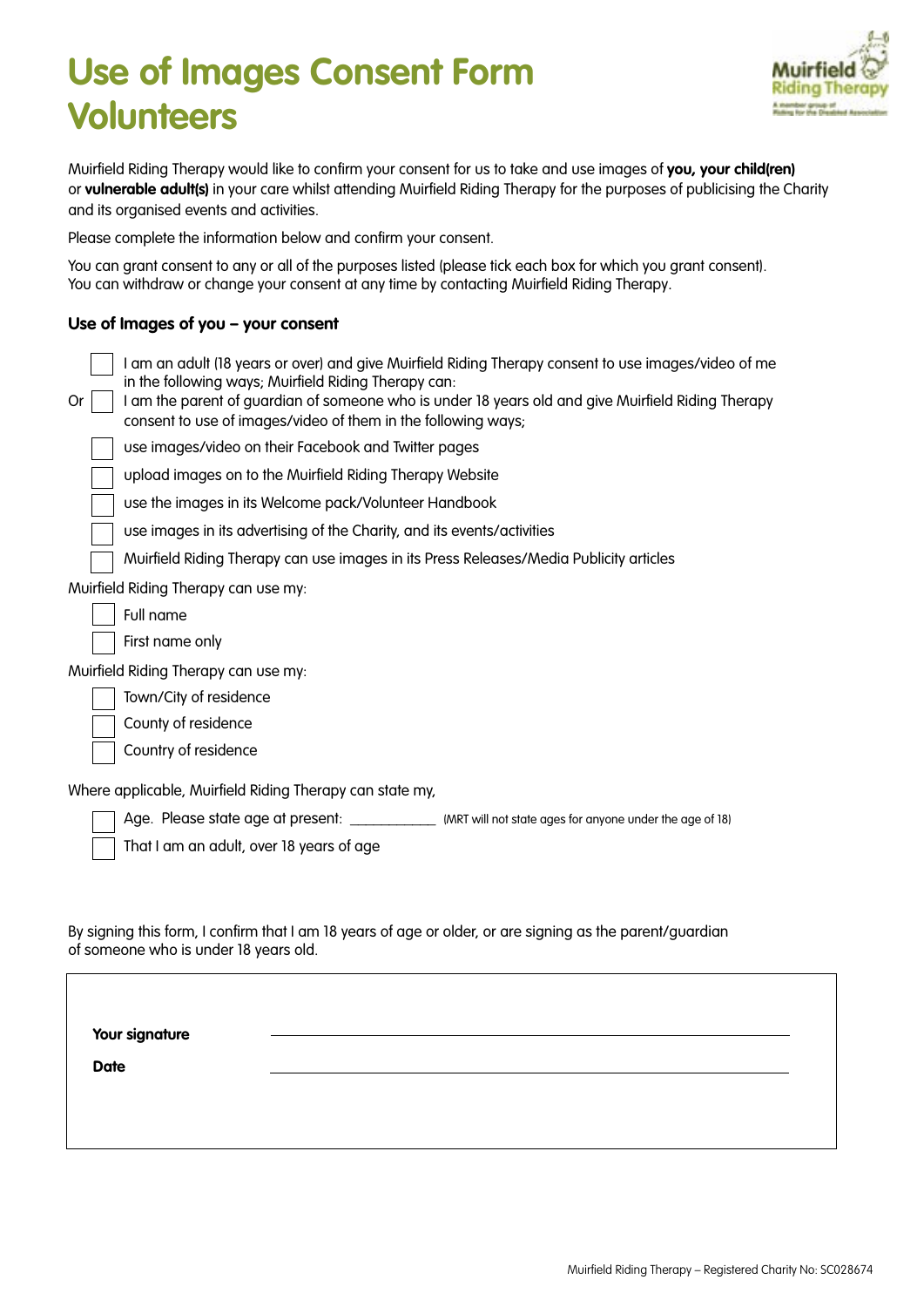# **Self Declaration Form**



# **PVG SCHEME:**

In order to offer direct support to our riders, you will need to be a member of the PVG Scheme (to comply with The Protection of Vulnerable Groups (Scotland) Act 2007 and the Protection of Children Scotland Act (2003).

**Do you already hold a PVG membership?** (Please tick) This may relate to another organisation(s) where you are currently volunteering or have volunteered in the past.



**Have you completed a PVG application form in the past?** (Please tick)



Please read over this form and sign below.

I agree that the information recorded on this form and on the PVG self-disclosure form is true and accurate. I agree to the conditions described below on data use and storage (Data Protection Act 1998)

| <b>Signature:</b>  |       |  |
|--------------------|-------|--|
| <b>Print Name:</b> | Date: |  |

# **If you are under 16 years old please ask your parent or guardian to sign below.**

I give permission for my son/daughter to apply for membership of the PVG scheme.

| <b>Signature:</b>  |       |  |
|--------------------|-------|--|
| <b>Print Name:</b> | Date: |  |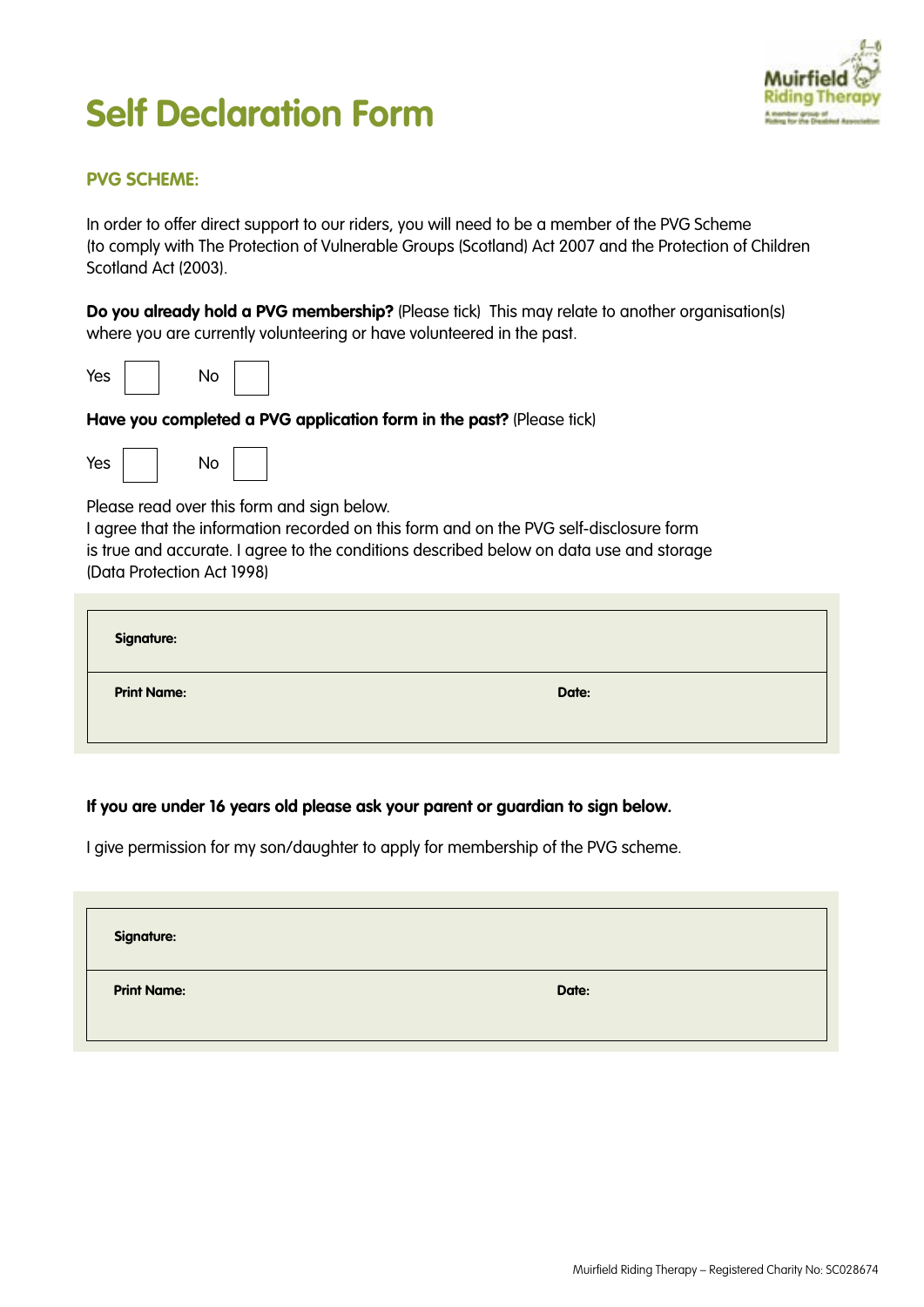

# **Self Declaration Form continued**

Due to the nature of the voluntary work within MRT, everyone who applies to become an MRT volunteer is required to disclose all relevant charges, however long ago, wherever it (they) occurred. We will ask for membership of the PVG Scheme. The Protection of Vulnerable Groups (Scotland) Act 2007 (PVG Act) applies. (The voluntary roles in MRT are exempt from the provisions of Section 4(2) of the Rehabilitation of Offenders Act. This means that you must tell us information about convictions, which for other purposes are spent under the provisions of this Act.)

Candidates are therefore required to disclose any unspent convictions or cautions and any spent convictions for offences included in Schedule A1, 'OFFENCES WHICH MUST ALWAYS BE DISCLOSED' of the Rehabilitation of Offenders Act (Exclusions and Exceptions) (Scotland) Amendment Order 2015. Candidates are not required to disclose spent convictions for offences included in Schedule B1, 'OFFENCES WHICH ARE TO BE DISCLOSED SUBJECT TO RULES' until such time as they are included in a higher level disclosure issued by Disclosure Scotland.

MRT operates an equality approach, meaning we are fair, in our recruitment procedures. A conviction will not necessarily be a barrier to volunteering with us and any information you provide will be treated in the strictest confidence.

### **Section 1**

Have you ever been convicted of a criminal offence, or received a caution? (Because of the nature of the work, this post is exempted from the Rehabilitation of Offenders Act 1974 and all convictions, both spent and unspent, must be disclosed.)

| Yes |  | No |  |
|-----|--|----|--|
|-----|--|----|--|

If yes, please complete details as asked for below:-

a) Please give the date and details of the conviction(s) that you were charged with, the sentence that you received and the court where your conviction(s) was (were) heard.

b) To help us understand why this should not prevent you from being employed with or volunteering with MRT please give details of the reasons and circumstances that led to your offence(s).

c) Please give details of how you completed the sentence imposed, (for example did you pay your fine as required, what conditions were attached to your probation/community service/supervised attendance order, did you comply with the requirements of your order/custodial sentence, etc.)

### **Section 2**

Non–conviction relevant information: (use an additional sheet if needed)

### **Section 3**

Declaration:

I certify that all the information contained on this form is true and correct to the best of my knowledge and realise that false information or omission may lead to an offer of employment or volunteering being withdrawn or dismissal.

**Signature:** Date: